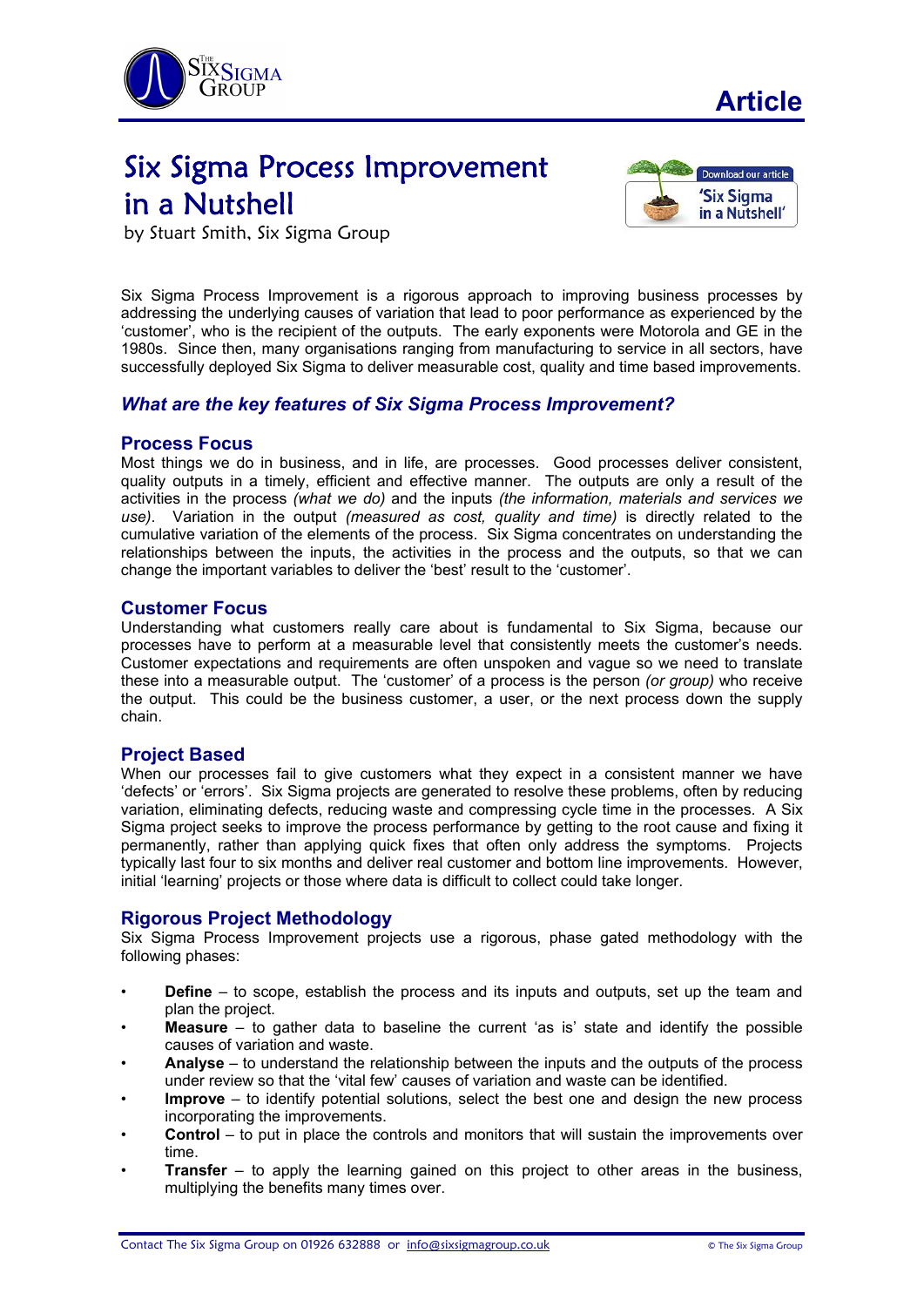

This methodology is there to ensure that deep understanding of the process and evidence of the factors that affect it are gained before improvement action is taken. Project Champions (senior managers) oversee project progress through phase gate reviews, unblocking organisational issues and providing coaching and encouragement to the teams.

## **Team Based**

Process knowledge often resides with the people involved in the activities in the process and any changes to the process will affect them directly. Six Sigma teams aim to get many perspectives on the problem under review by involving different disciplines, suppliers, customers and 'process owners'. Core teams are often around five to seven in number with other relevant inputs at appropriate times as required. All team members should be familiar with the language of Six Sigma. The team leaders (or belts) will have been trained in the tools and techniques of the methodology.

## **Data Driven**

Experience and judgement are helpful in pointing the way to potential causes of problems and to solutions. However, Six Sigma requires data-based evidence to underpin the analysis and decisions. Only by measuring and quantifying the relationships between input variables and outputs, can we be sure which are the important inputs to change and also be able to predict the effect that a change will have on the outputs. Often Six Sigma will result in a mindset change from measuring and controlling outputs (called 'y') to focusing on inputs (called 'x') in the knowledge that if we can control the significant inputs we can guarantee outputs with high levels of confidence.

### **Variation Reduction**

All processes have variation; it is a natural outcome of mechanical and human behaviour. Customer dissatisfaction is created when variation in a process causes the spread of outputs *(the voice of the process)* to exceed that which the customer expects and is prepared to tolerate *(the voice of the customer)*. The Six Sigma project aims to reduce variation *(as measured by standard deviation termed* σ*)* so that the probability is very low that an output will fall outside the customer requirement. The more consistent and 'on target' the process, the more satisfied customers will be.

To put a scale on the sigma levels – most processes operate at around three sigma or 67,000 defects per million opportunities for a defect to be counted *(e.g. one misspelled word every other line of text).* A Six Sigma process would operate at around three defects per million opportunities *(e.g. one misspelled word in a 450 page book)*.

# **Tools and Techniques**

The Six Sigma tool kit has a number of tools and techniques that help teams work through the methodology. Tools range from very simple but effective scoping documents through to quite complex statistical analysis that will usually be undertaken by trained Black Belts. Our tools fall into four classes:

- **Process management tools** e.g. process mapping, waste identification, bottleneck reduction
- **Project management tools** e.g. Gantt charts, project plans, resource plans
- **Data management tools** e.g. Pareto charts, regression, correlation, control charts, hypothesis testing, designed experimentation, using Minitab software
- **Change management tools** e.g. brainstorming, stakeholder management, communication planning